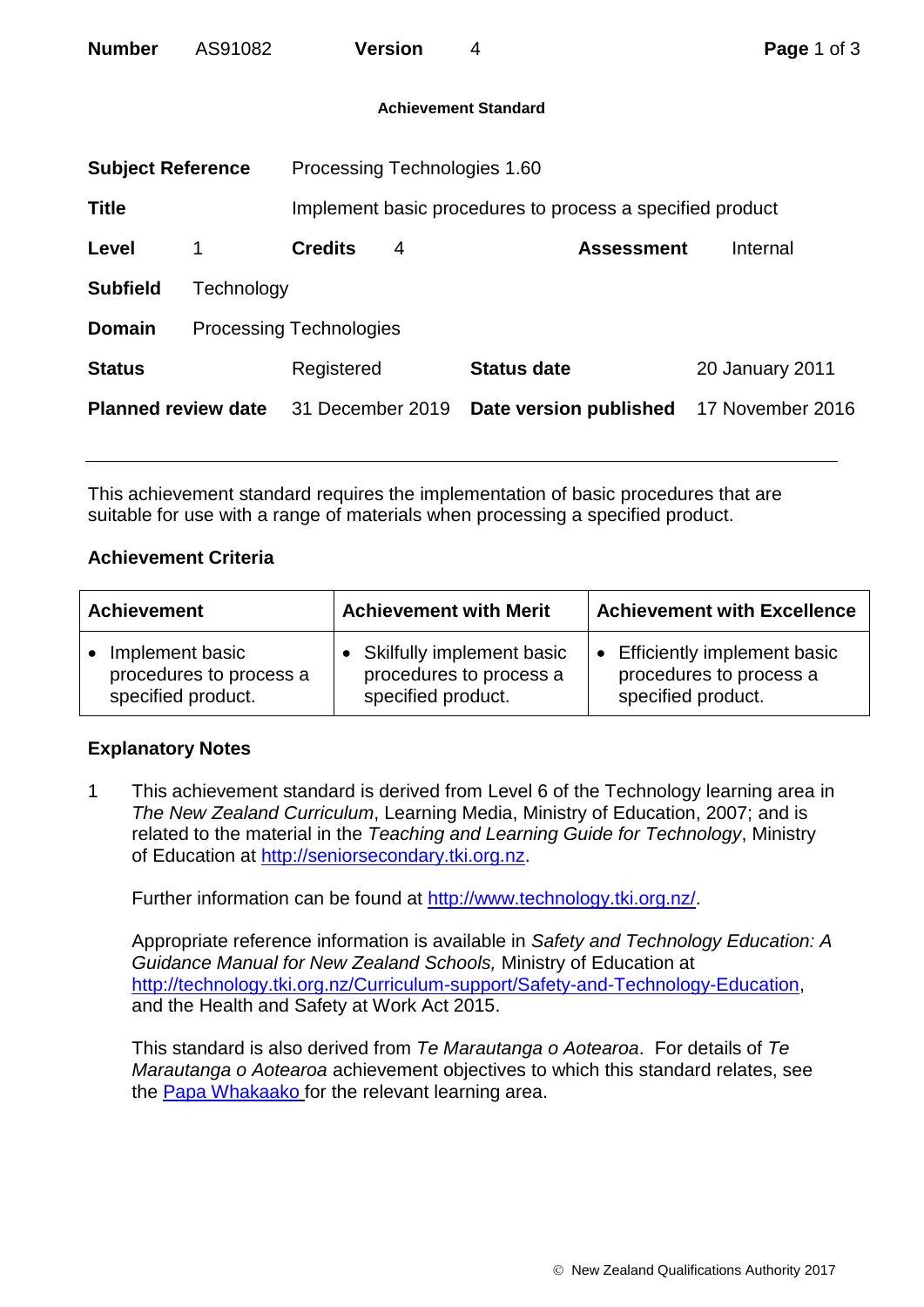- 2 *Implement basic procedures to process a specified product* involves:
	- following a set of processing operations to make a product that meets specifications
	- undertaking a range of appropriate tests to demonstrate the product meets specifications
	- applying processing operations that comply with relevant health and safety practices.

*Skilfully implement basic procedures to process a specified product* involves:

• showing independence and accuracy when executing processing operations and tests.

*Efficiently implement basic procedures to process a specified product involves:* 

- undertaking processing operations and tests in a manner that economises time, effort and materials.
- 3 *To process* refers to the combining of materials to make a product.
- 4 *Specified product* refers to a product and its relevant specifications, including material specifications. The specifications must be of sufficient rigour to allow the student to meet the standard. The specifications need to be agreed prior to the product being made. They may be teacher-given or developed in negotiation with the student.
- 5 *Basic procedures* are those that require the student to perform a linear sequence of operations, as instructed, to make a product. The material/s and operations to be undertaken, and a step-by-step guide must be determined by the teacher.
- 6 Materials may include but are not limited to food ingredients, plant extracts, microorganisms, concrete, fibreglass, woodchips, recycled materials, resins.
- 7 Products may include but are not limited to fermented or non-fermented foods and beverages; biologically active products; composts; household chemicals; toiletries; cosmetics; wood composites; dyed fibre and/or cloth; paper; moulded concrete, resin or fibreglass products.
- 8 Processing operations for this standard include:
	- one or more of measuring, shaping, or finishing eg weighing, counting, grinding, slicing, moulding, and laminating.
	- one or more of contamination prevention or disposal eg hygienic handling of materials, sanitising, working aseptically, safe disposal of biologically active materials.
	- one or more of mixing, extracting, separating or growing eg liquid mixing, blending, agitating, mechanical peeling, sieving, washing, juicing, crushing, culturing by plating.
	- one or more of heating, cooling or reacting eg liquid heating, heating a solid, maintaining temperature for growth, steam setting, acidifying, controlling of enzymes.